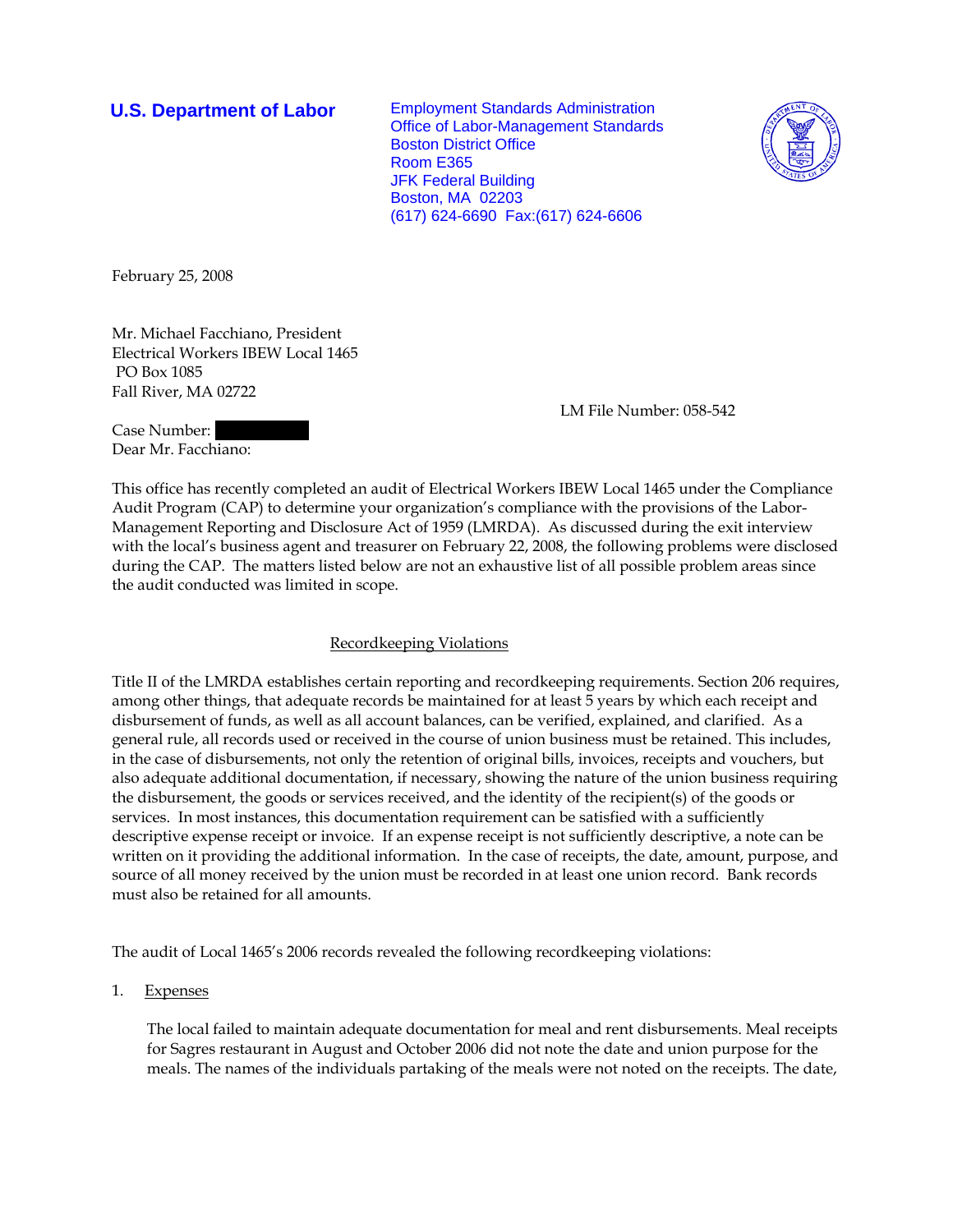amount, and business purpose of every expense must be recorded on at least one union record. In addition, the names of individuals present for meal expenses and the locations (names of restaurants) where meal expenses were incurred must be recorded. The Local failed to get and retain receipts for rent paid to the Progressive Club monthly for use of

the club for membership meetings. The local agreed to document fully all meal receipts and get receipts from the Progressive Club management for monthly rent payments.

# 2. Receipts

Local 1465 failed to adequately identify in the receipts/disbursement journal the source of each individual receipt of money. There was no record to adequately identify the cash receipt deposited into the savings account. The financial journal only states "Deposit" and notes the total deposited each month. The journal entry must be more descriptive in identifying the source of the receipts deposited (example-Dues). The savings account statement shows \$800 deposited in October 2006 but there is no notation as to the source of the cash (receipts were from the vending machine).

Union receipts records must include an adequate identification of each receipt of money. The records should show the exact date the money was received, the identity of the source of the money, and the individual amount received from each source.

As agreed, provided that Local 1465 maintains adequate documentation as discussed above in the future, no additional enforcement action will be taken regarding the violations.

## Reporting Violations

The CAP disclosed a violation of LMRDA Section 201(b) which requires labor organizations to file annual financial reports accurately disclosing their financial condition and operations. The Labor Organization Annual Report Form LM-3 filed by Local 1465 for fiscal year 12-31-2006 was deficient in the following areas:

## 1. LM-3 Item 24 (All Officers and Disbursements to Officers)

Local 1465 failed to report some lost time wages and re-imbursements to officers in Item 24 Columns D and E. Lost time wage payments to Business Agent Thomas Rodriques and President Michael Facchiano totaling \$3,355.12 and re-imbursements to Business Agent Rodriques and Treasurer Thomas Kitchen totaling \$1,452 appear to have been erroneously reported in Item 54 (Other Disbursements).

All direct disbursements to Local 1465 officers and some indirect disbursements made on behalf of its officers must be reported in Item 24. A "direct disbursement" to an officer is a payment made to an officer in the form of cash, property, goods, services, or other things of value. An "indirect disbursement" to an officer is a payment to another party (including credit card companies) for cash,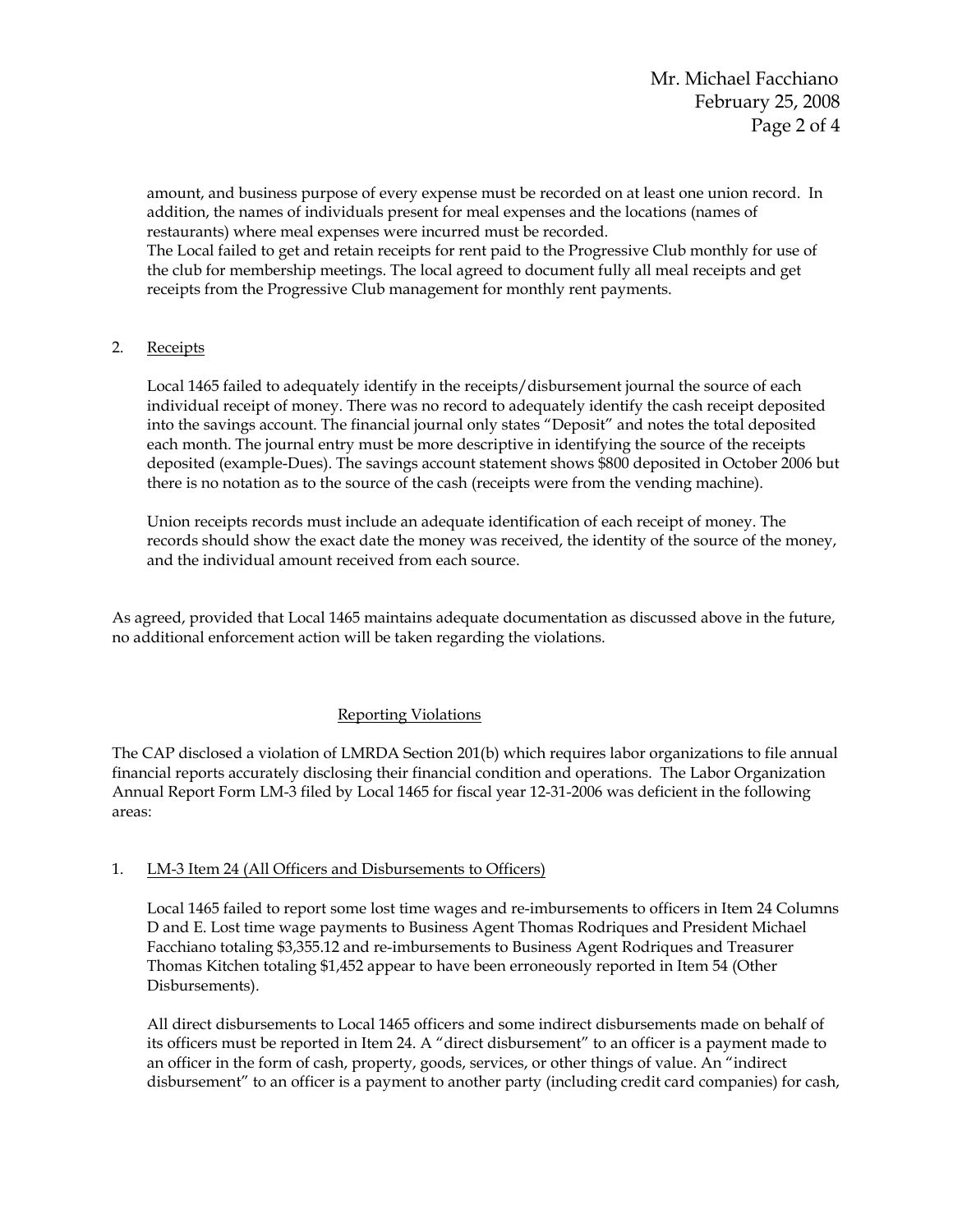Mr. Michael Facchiano February 25, 2008 Page 3 of 4

property, goods, services, or other things of value received by or on behalf of an officer. However, indirect disbursements for temporary lodging (such as a union check issued to a hotel) or for transportation by a public carrier (such as an airline) for an officer traveling on union business should be reported in Item 48 (Office and Administrative Expense).

## 2. LM-3 Item 46 (To Employee

Lost time wages paid to a union member for conducting union business were not reported in Item 46(To Employees). Union member, Ron Belanger, received \$276 in lost wages during the audit year. Such payments appear to have been erroneously reported in Item 54 (Other Disbursements).

# 3. LM-3 Item 49 (Professional Fees

Local 1465 did not accurately report their professional fees. The audit revealed the local paid \$894.25 and not the reported \$419 in professional fees during the audit year.

# 4. LM-3 Items 41 (Interest and Dividends) and Item 43 (Other Receipts)

 Local 1465 under reported their interest and dividends and over reported other receipts. Interest earned during fiscal year ending 12-31-2006 was \$1,126 and not the reported \$111. Other receipts (cash from the vending machine) was \$800 and not the reported \$1,600.

## 5. LM-3 Item 29 A and B (Fixed Assets)

Local 1465 reported zero fixed assets in Item 29 A and B (Fixed Assets). The Local owns a vending machine which they purchased for \$5,456. The Local must report the value of the vending machine in Item 29 A and B (Fixed Assets).

 Local 1465 must file an amended Form LM-3 for fiscal year ending December 31, 2006 to correct the deficient items discussed above. I provided the local's officers a blank form and instruction during the exit interview. The amended LM-3 should be submitted to this office at the above address as soon as possible, but not later than March 24, 2008. Before filing, review the report thoroughly to be sure it is complete, accurate, and signed properly with original signatures.

Other Violations

## Inadequate Bonding